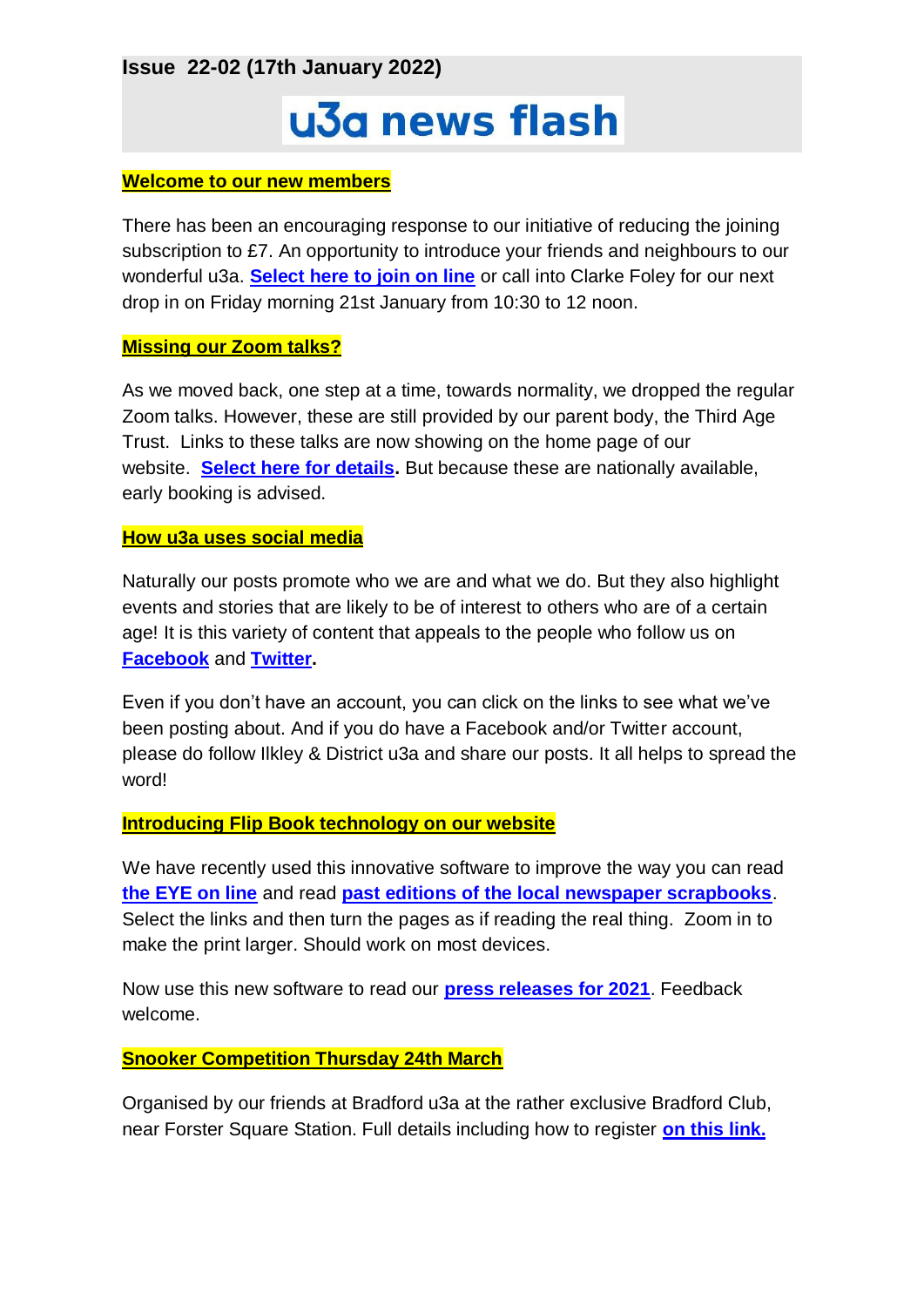# **WestNet**

A reminder that as members of Ilkley & District u3a, we also have access to groups and events organised by nearby u3a groups in Skipton, Bradford, Keighley and Settle. Read more about how this works **[on this link.](https://ilkleyu3a.org/resources/Documents/MCoT/WestNet/WestNet_Open_Door_Arrangements_Rev_Dec_2018.pdf)**

### **Do we cover your particular interest or hobby?**

There are bound to be others who share your enthusiasm for a topic. We are happy to support and guide you towards starting up a new group within u3a. Just email **[newgroups@ilkleyu3a.org](mailto:newgroups@ilkleyu3a.org)** with your thoughts and someone will be back in touch to help.

#### **Can you identify the clocks on our website?**

Test your powers of observation. **[Select here](http://ilkleyu3a.org/#HQUIZ)** Answers on the website.

#### **Your u3a needs you!**

Many thanks to those who responded to a request for help in the last issue of News Flash. One role that still needs filling is that of speaker finder for the Saturday morning talks. **[Read about what is involved here](https://ilkleyu3a.org/resources/Saturday%20Talks.pdf)** and email **[Events@ilkleyu3a.org](mailto:Events@ilkleyu3a.org)** to express an interest in helping.

If you feel able to assist in any other way, email **[chair@ilkleyu3a.org](mailto:chair@ilkleyu3a.org)** to offer assistance. Login to the website and **[select this link to see how everything is](https://ilkleyu3a.org/U3A-Action-Teams)  [organised.](https://ilkleyu3a.org/U3A-Action-Teams)** Quite a few members are already involved so there is plenty of support to settle into new roles and responsibilities.

# **Saturday Talk update**

Nearly 80 members attended a socially distanced talk by Robbie Moore MP on Saturday 15th January. Images at the end of this News Flash.

The next Saturday talk for your dairies is 19th February when Maggie Poppa relives her experience of visiting the real Exotic Marigold Hotel as featured in the film. **[Full details on this link](https://ilkleyu3a.org/event-4649246)**

# **Ilkley Tree Trail**

If you enjoyed walking the Ilkley Tree Trail with u3a member Sue Stevens as part of our summer programme, you may want to repeat the exercise in winter. There is a new guide available to **[download here](https://ilkleytrees.org.uk/treetrails)** or pick up a printed copy from the Grove Bookshop.

# **Chair of the Third Age Trust visiting our region**

A reminder that Liz Thackray will be visiting our region on Tuesday 22nd March. Apply to attend an all-day forum in York (either in person or via Zoom) **[using this](https://yahru3a.co.uk/event-2022-yorkshire-forum-11th-jan)  [link](https://yahru3a.co.uk/event-2022-yorkshire-forum-11th-jan)**. Limited availability so you know what to do!